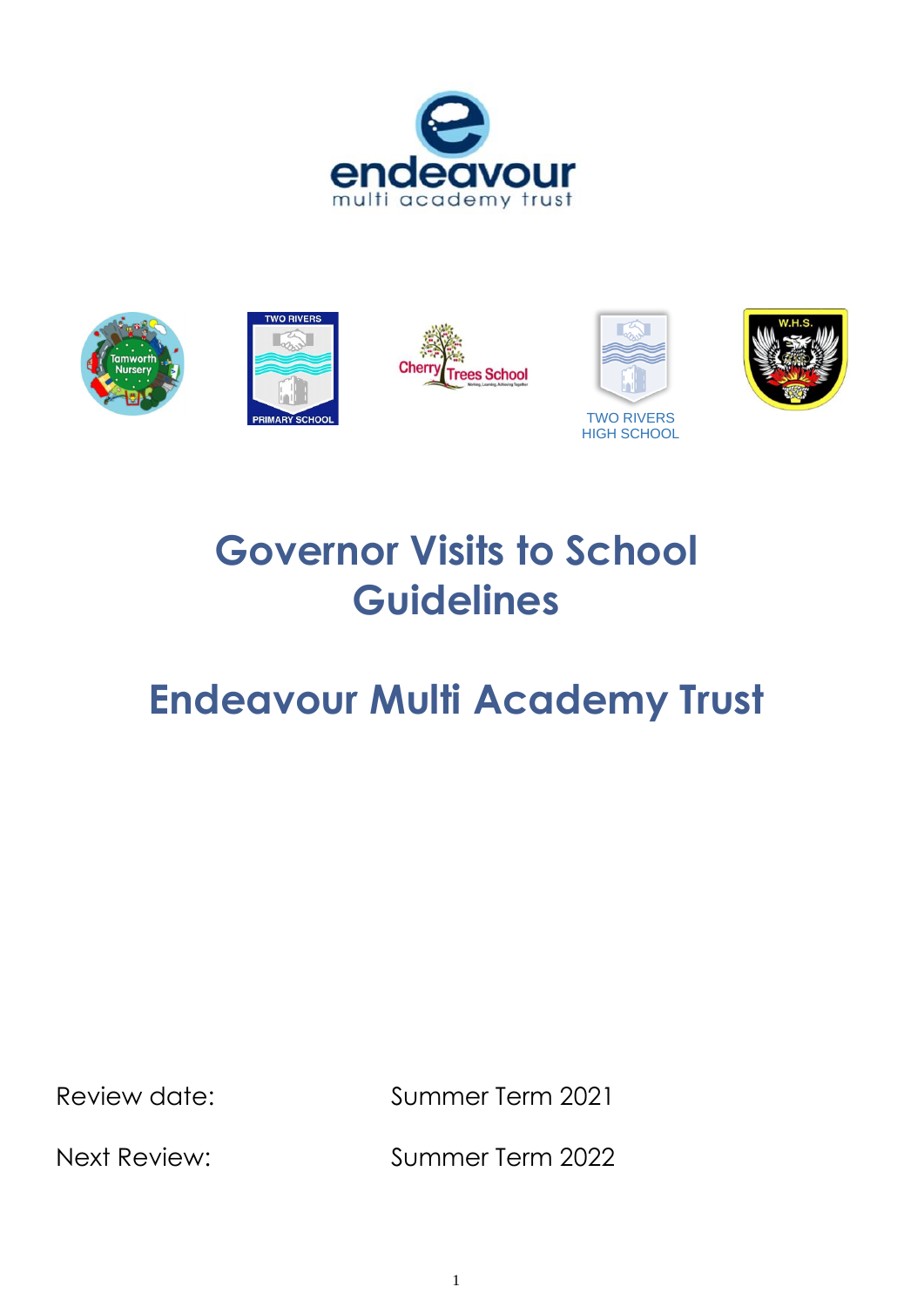## **Preamble**

The Local Governing Board is the 'accountable body' in a school – accountable to parents, pupils, the Trust Board and Central Government through Ofsted. It is responsible for everything from Health & Safety and Child Protection to the school budget, Teaching and Learning and pupil progress. Because Local Governing Boards have a delegated/statutory responsibility to monitor and evaluate the effectiveness of the school and its curriculum, Governors need to know what progress is being made towards targets set out in the School Development Plan (SDP). Visiting the classroom can help to support this process.

Ofsted Inspection assumes that Governors know the strengths and weaknesses of the school. This depends on Governors assessing performance data presented to them by the Senior Leadership Team (SLT) and through the Curriculum & Learning Committee in the context of an understanding of what happens in the classroom.

It is also important to Ofsted that the Local Governing Board makes an impact on school improvement and visiting school to see it in operation, and to be aware of standards and progress, are important aspects of this crucial role.

Governors are not qualified to assess standards but they need to visit lessons in order to:

- Appreciate and understand the work of the staff (teachers and support staff) and how the pupils are learning.
- Be aware of the response of pupils to their work and check that the pupils are aware of what they are learning.
- Be aware of resource issues.
- Be able to ask appropriate questions and hold sensible discussions with the professionals.
- Understand as fully as possible the meaning of the results of monitoring reported to them.

**N.B.** Governors are not inspectors and are not present in a lesson to make judgements about the professional expertise of the teachers. That remains a task for the Executive Headteacher/Headteacher and/or other education professionals. It would be inappropriate, therefore, for Governors to:

- Make judgements about the quality of teaching.
- Report on the progress of individual children.
- Pursue personal agendas.
- Monopolize teachers' time.
- Arrive with inflexible pre-conceived ideas.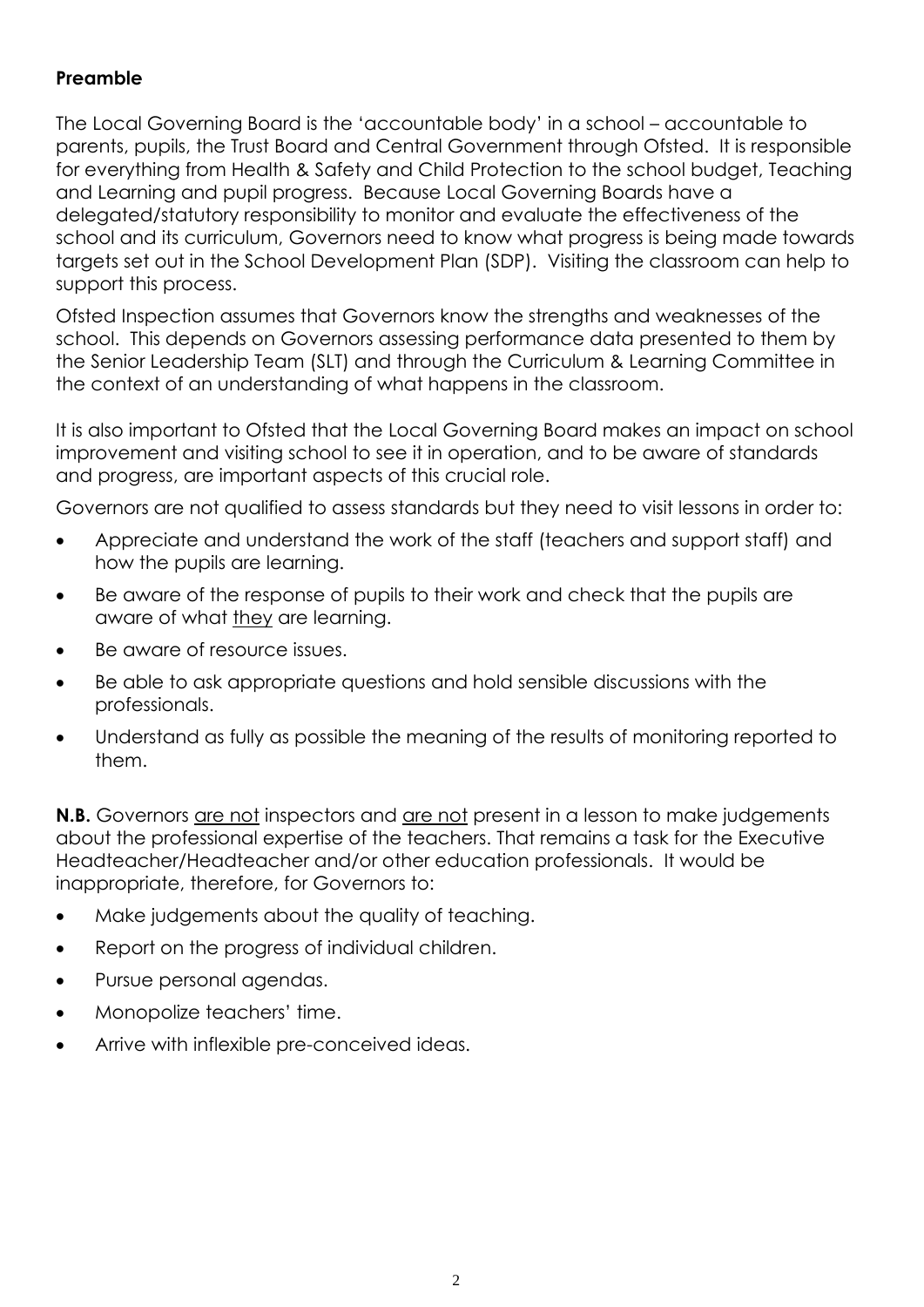## **Confidentiality**

Confidentiality should be adhered to regarding classroom visits. Observations and comments should be shared with the teacher concerned, and with the Executive Headteacher/Headteacher, but not with other staff or with parents. The approach of a Governor should be to ask for explanations of anything not understood, not to make assumptions.

Reports to the Local Governing Board should not identify individuals in a critical manner; this is not the role of a Governor.

#### **Minimum Commitment**

Individual Governors have differing amounts of time to commit to an exercise such as classroom visits. It is important, however, that all Governors should try to make visits at some time, beyond that initial general visit to the school when one is newly appointed to the Local Governing Board. A Governor should aim to make a class visit *at least* once a year.

### **Ground Rules**

It is useful to follow some basic rules in planning visits.

## **School Visits – an Aide-Memoire**

## **What is the purpose of the visit?**

What has prompted my decision to visit? Who has prompted my decision to visit? Is the reason specific or general? What are my/other people's expectations? How can my visit benefit the teacher?

#### **How shall I carry it out?**

What particular areas of the school am I interested in? What particular activities am I interested in? What particular age-group(s) am I interested in? Are there any questions that can be answered by observation? What questions should I ask? Who should I ask?

## **Did I achieve my aim?**

To what extent did I address the reason for my visit? Which of my questions did I answer? To what extent did I fulfil my own/other people's expectations? What difficulties did I meet and why?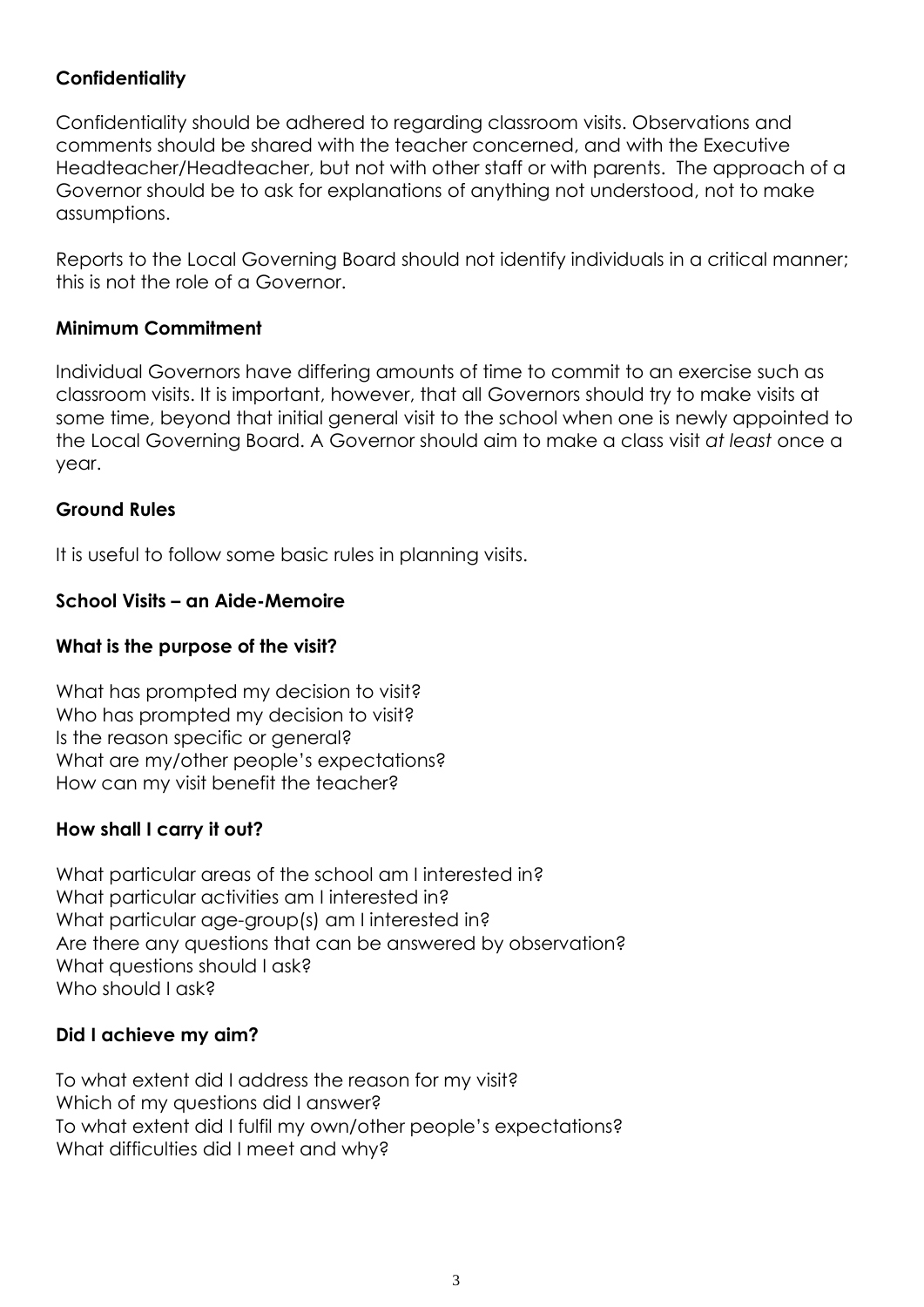### **Is there any follow-up?**

Have I recorded my experiences? Did I 'report back' to the head and staff? Have I prepared a short report for the next Governors' meeting? How can I build on this for the next visit?

|               | <b>Always</b>                                                                                                                                                                                                                                                          | <b>Never</b>                                                                                           |
|---------------|------------------------------------------------------------------------------------------------------------------------------------------------------------------------------------------------------------------------------------------------------------------------|--------------------------------------------------------------------------------------------------------|
| <b>Before</b> | Arrange details of visit.<br>Agree purpose of visit<br>Discuss the context of the lesson to be<br>observed.<br>Agree role within the lesson.                                                                                                                           | Turn up<br>unannounced.                                                                                |
| <b>During</b> | Keep to the role agreed.<br>Keep questions for the class teacher until<br>after the visit is over.<br>Please remember confidentiality.<br>Stick to the times and purpose agreed.<br>Be sensitive to the mood in the classroom<br>and the expectations of the children. | Assume a different<br>role.<br>Walk in with a<br>clipboard.<br>Distract the pupils<br>from their task. |
| <b>After</b>  | Thank the teacher and the pupils.<br>Discuss the visit with the teacher at their<br>convenience.<br>Feedback to the Local Governing Board.                                                                                                                             | Leave without<br>acknowledgement.<br>Break rules of<br>confidentiality.                                |

#### *Review*

*The guidelines should be reviewed by the Local Governing Board each academic year.* 

*We would need to ask:*

- o *Are our visits proving useful?*
- o *Have there been benefits, particularly unexpected benefits, from our visits?*